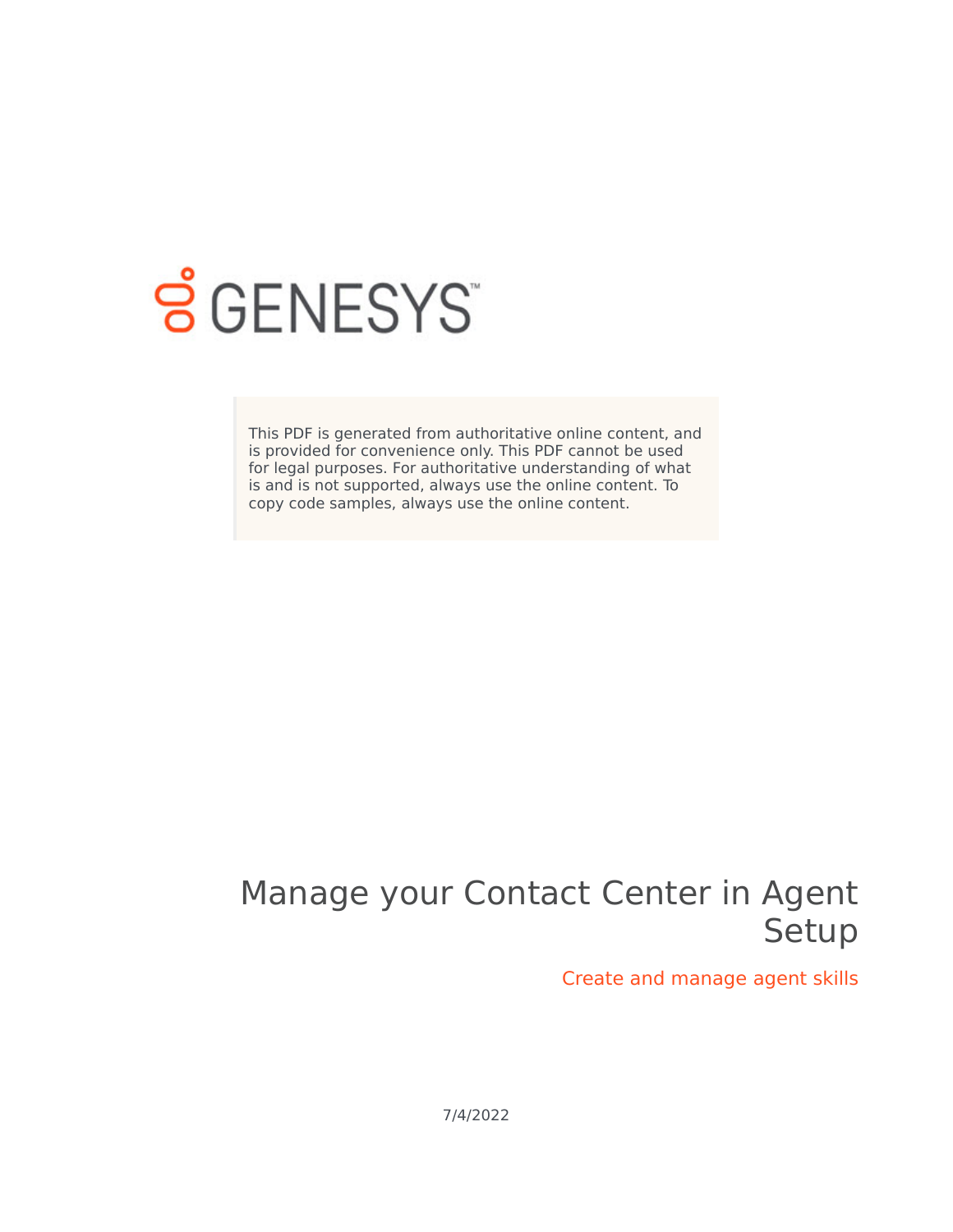#### Contents

• 1 [Viewing an agent's Skills](#page-3-0)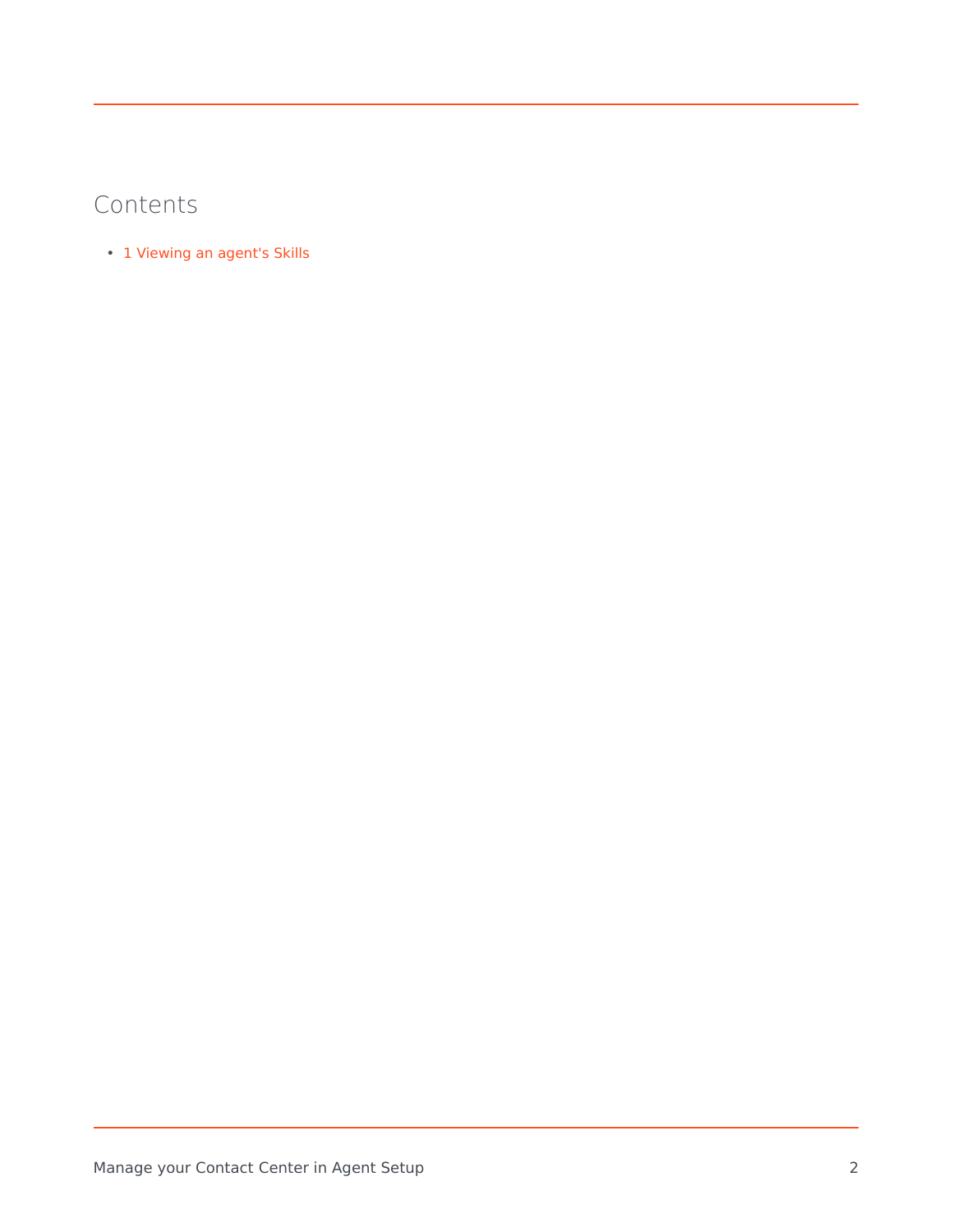

• Administrator

Create, organize, and assign skills to agents.

#### **Related documentation:**

• •

| Manage Skills<br>Skills are agent's knowledge of a particular subject that might be required in an interaction, such as language skills. They can also be used for routing<br>purposes. |                          |  |  |  |  |  |  |
|-----------------------------------------------------------------------------------------------------------------------------------------------------------------------------------------|--------------------------|--|--|--|--|--|--|
| <b>而</b> Delete<br>Add Folder<br>$+$ Add                                                                                                                                                | <b>Quick Filter</b><br>Q |  |  |  |  |  |  |
| PFS Banking<br>$\vee$<br>Account Manager                                                                                                                                                |                          |  |  |  |  |  |  |
| Back_Office<br>п                                                                                                                                                                        |                          |  |  |  |  |  |  |
| Billing<br>H                                                                                                                                                                            |                          |  |  |  |  |  |  |
| Customer_Care                                                                                                                                                                           |                          |  |  |  |  |  |  |
| Customer_Service                                                                                                                                                                        |                          |  |  |  |  |  |  |
| Mobile_Internet_Help                                                                                                                                                                    |                          |  |  |  |  |  |  |

*Skills* are an agent's knowledge of a particular subject that might be required in an interaction, such as language skills. They can also be used for routing purposes.

To add a skill:

- 1. Click **Add**.
- 2. Type a name in the **Name** field.

You can also organize skills into folders. If needed, select **Add Folder** to create a new folder.